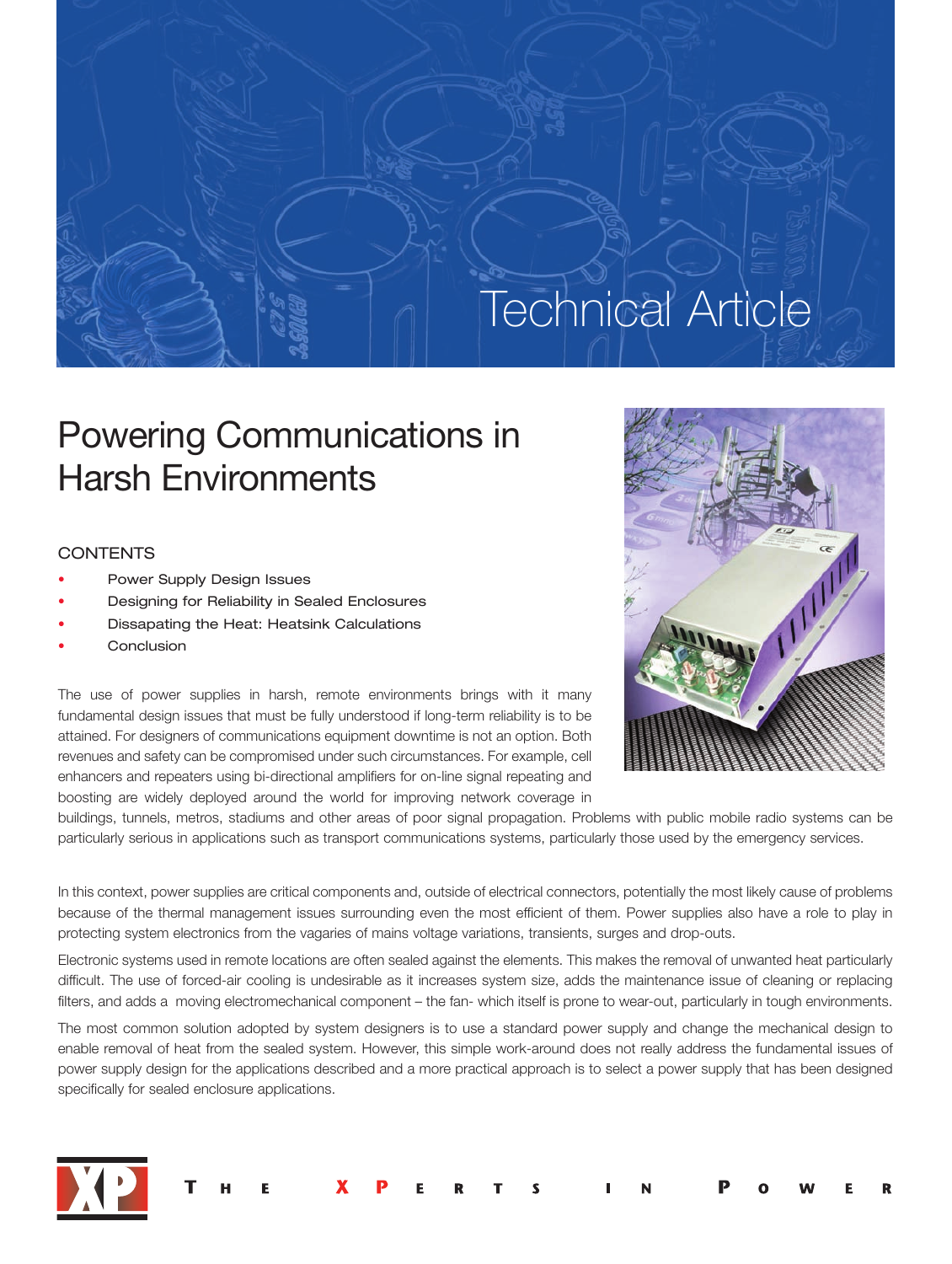## **Power Supply Design Issues**

The power supply design has to take into account three main factors. Firstly, the extremes of ambient temperature encountered in remote sites can range from several tens of degrees below freezing to over +40 °C. Furthermore, it is not uncommon for the temperature within the enclosure to rise some 15 – 20 °C above the external temperature. The positioning of the power supply within the enclosure can help minimize the ambient temperature in which it operates and this can have a dramatic effect on system reliability. As a rule of thumb, MTBF (meant time between failures) halves with every 10 °C rise in temperature. Power supplies therefore need to be able to operate from –40 °C to +65 °C as a minimum. Secondly, system enclosures are typically sealed to IP65 or IP66 standards to prevent ingress of dust or water. Removal of heat from RF power amplifiers and power supplies in a situation with negligible airflow is the challenge. From the power system perspective, the most effective solution is to remove the heat using a heatsink that is external to the enclosure. However, most standard power supplies cannot provide an adequate thermal path between the heat-dissipating components within the unit and the external environment.

Finally, the potentially poor mains supply means that the power supply must be able to deliver the required output across its full input (90 to 264VAC) and load range. Manufacturers of communications systems for remote sites often sell their products internationally. In Western Europe and the US, we are used to high quality mains supplies but the same situation does not apply in many developing countries where low mains voltage, flat-topped waveforms, brown outs and transient surges can be an everyday issue. In these circumstances a well-designed power supply provides protection for the main system electronics.

## **Designing for Reliability in Sealed Enclosures**

Conventional power supplies dissipate heat into small on-board heatsinks or onto a U-section chassis. The basic construction is shown in Figure 1. Most of the heat goes into the enclosure in which the power supply is used. Such units typically have to be derated from 50 °C, delivering 50% of their full rated power at 70 °C. The derating is a general guide based on not exceeding the maximum operating temperature of individual components within the power supply. Furthermore, units rated above 200 Watts or so with power factor correction (PFC) to EN610000-3-2 usually have to be derated by 25% once the input voltage drops below 110 VAC. This is due to the higher input current needed at lower voltages and the need to ensure that the current ratings of inductors within the EMC and power factor correction circuits are not exceeded. A worst-case power factor of 0.99 is the standard specification to ensure that at least 99% of the AC input is real (in phase) power.



## Figure 1

Construction of typical industrial AC-DC Power Supply

Fundamentally, successful design of a power supply for use within sealed enclosures means creating a path with low thermal resistance through which heat can be conducted from heat-generating components to the outside world.

The components that generate the most heat in a power supply are distributed throughout the design, from input to output.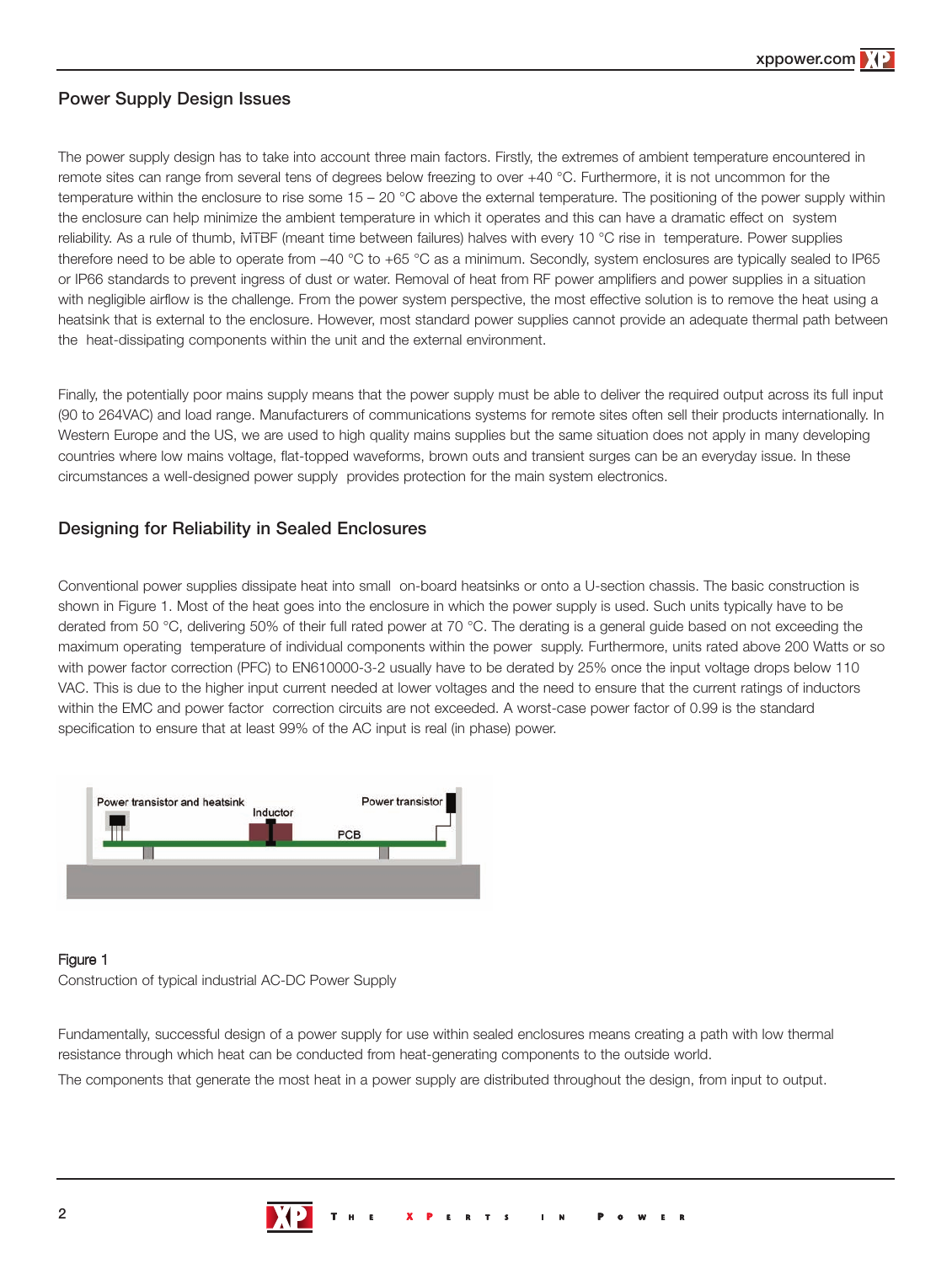They include the Bridge Rectifier, the power MOSFET used in an active PFC circuit, the PFC inductor, rectifier(s), and baseplatecooled DC/DC converters (where these are used). Heat can be removed from these components by mounting them directly onto a substantial baseplate that in turn can be affixed to a heatsink, rather than onto the PCB. As mentioned earlier, the heatsink is then located outside of the enclosure.



The BCC series power supply from XP is an example of a power supply designed in this way. In this instance, reliability is further enhanced by ensuring that all aluminium electrolytic capacitors are rated for operation to +105 °C and DC/DC converters with failure rates of less than 50ppm are selected.

These 200-400 Watt, AC/DC, single output power supplies use a 6mm thick aluminium baseplate to conduct heat away from the unit. Aluminium is the optimum material with respect to conductivity, cost, and manufacturability. Copper, for example, is a better conductor but the cost far exceeds that of aluminium. Versions of the BCC capable of operating at –40 °C are available through the use of hold-up electrolytic capacitors rated down to this temperature.



## Figure 2

Construction of BCC Series power supply for harsh environment applications

Figure 2 shows the basic construction with all of the major heat-generating components fixed directly to the baseplate.

This construction does demand accurate pre-forming of the leads of the components mounted on the baseplate, and accurate positioning of the PCB with respect to the baseplate, but there is no significant increase in manufacturing complexity or costs.

With the appropriate heatsink, removal of heat is so effective that there is no need to de-rate the unit until the ambient temperature reaches +70 °C. This eliminates the need to over-engineer the power supply for the application.

Active power sharing is an important consideration where multiple units are used in parallel. This is achieved by monitoring the output current from each power supply in a system and feeding back any differences via an error amplifier to make small adjustments in output voltage that then corrects any imbalance. In the BCC product, this keeps the units running within ±3% of each other in terms of power output and further enhances long-term reliability.

Finally, input filtering enables the BCC to meet EN61000-4-5 specifications with respect to surge, EN61000-4-4 for transients and EN610000-4-2 with respect to ESD.

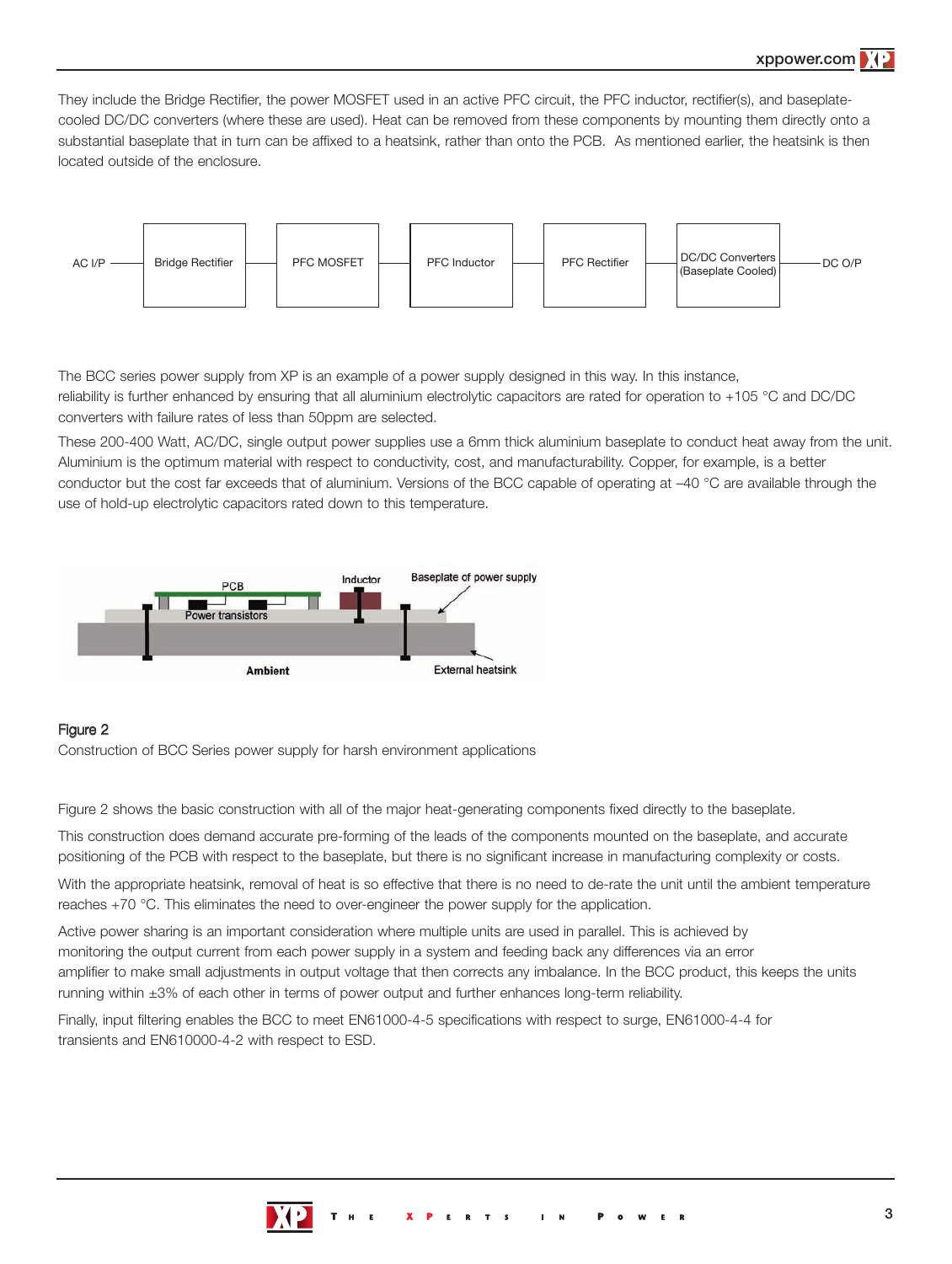## **Dissapating the Heat: Heatsink Calculations**

The 6mm aluminium baseplate of the BCC power supply is designed to be fixed to a heatsink surface. Three basic mechanisms then contribute to heat dissipation: conduction, radiation and convection. All mechanisms are active to some degree but once heat is transferred from the baseplate to the heatsink by conduction, free convection is the dominant one.

Effective conduction between surfaces demands very flat surfaces in order to achieve low thermal resistance. Heat transfer can be maximised by the use of a thermal compound that fills any irregularities on the surfaces. System designers should aim to keep thermal resistance between baseplate and heatsink to below 0.1 °C/W. This is the performance offered by most commonly used bonding pastes when applied in accordance with manufacturers' instructions. Radiation accounts for less than 10% of heat dissipation and precise calculations are complex. In any case, it is good practice to consider this 10% to be a safety margin.

The degree of convection cooling depends on the heatsink size and type. Heatsink selection involves the following steps:

1. Calculate the power dissipated as waste heat from the power supply. The efficiency and worst case load figures are used to determine this using the formula:

Waste heat  $= \frac{1 - \text{Eff}\%}{\text{Eff}\%}$  x Pout

$$
= \begin{bmatrix} 1 & 0 \\ \text{Eff\%} & -1 \end{bmatrix} \times \text{Pout}
$$

2. Estimate the impedance of the thermal interface impedance between the power supply baseplate and the heatsink. This is typically 0.1 °C/W when using a thermal compound and this figure can be used as a rule-of-thumb.

3. Calculate the maximum available temperature rise on the baseplate. In the example of the BCC product, the maximum allowable baseplate temperature TB is +85 °C. The available temperature rise is simply:

 $T_B - T_A$  where  $T_A$  is the maximum ambient temperature outside of the cabinet.

4. The required heatsink is firstly defined in terms of its thermal impedance using the formula:

$$
\emptyset H = \frac{T_B - T_A}{\text{Waste Heat}} - \emptyset TII
$$

Where ØH is the thermal impedance of the heatsink and ØTII is the thermal impedance of the baseplate to heatsink interface.

5. The final choice is then made based on the best physical design of heatsink for the application that can deliver the required thermal impedance. The system's construction will determine the maximum available area for contact with the baseplate of the power supply and the available space outside of the enclosure will then determine the size, number and arrangement of cooling fins on the heatsink to meet the dissipation requirement.

### 6. Conclusion

The reliability of remotely sited communications equipment is fundamentally dependent upon power supply reliability. The most costeffective approach to power system design is to use power supplies designed for the application that conduct heat via large, flat baseplates to heatsinks that can be mounted outside of the enclosure.